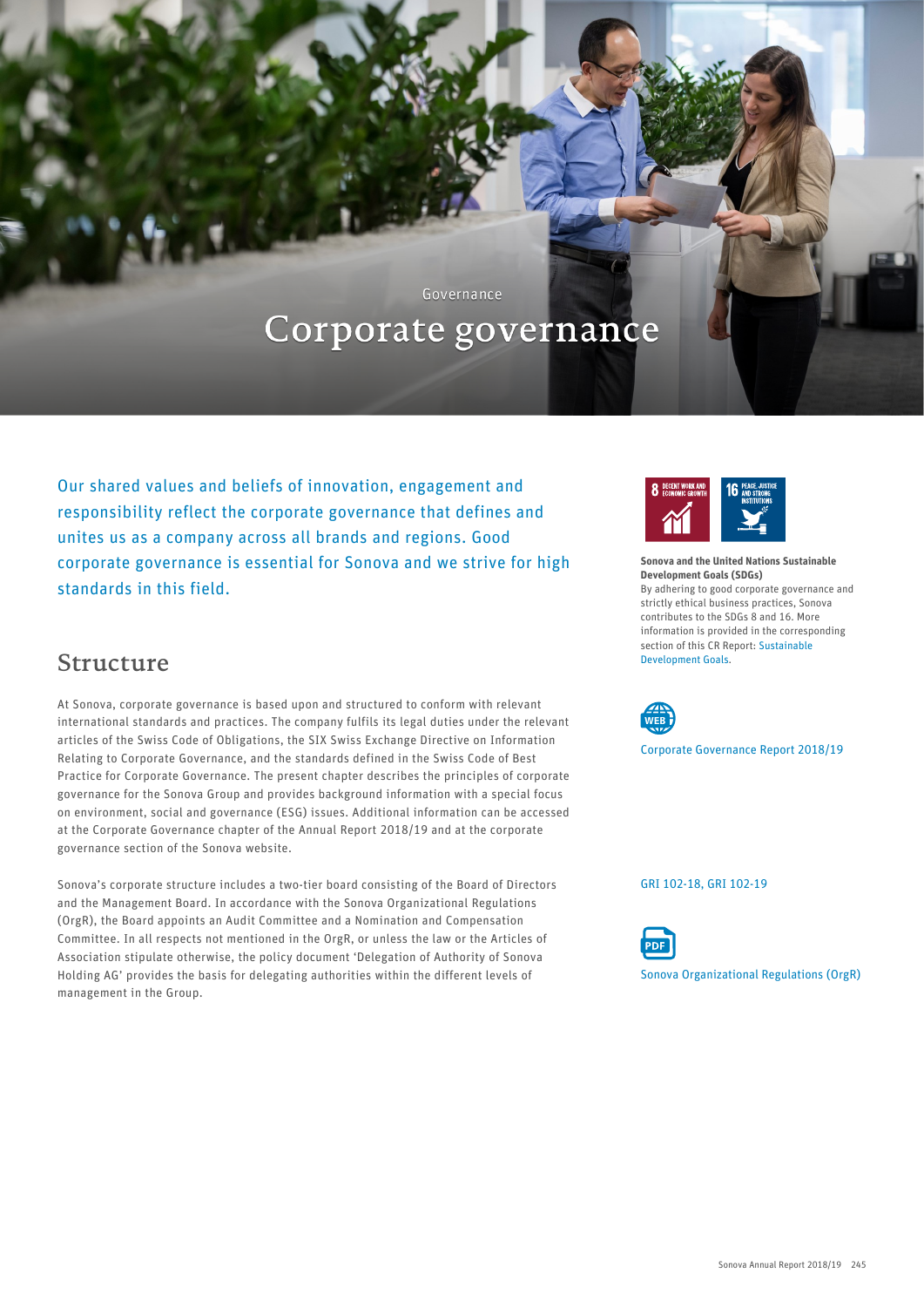### Composition of the highest governance body and its committees

The composition of the Board of Directors and its committees is described in detail in the relevant section of the Corporate Governance chapter of the Annual Report.

Diversity is a key topic in any discussion of board composition. The Board's aspiration is to have a diverse membership in all aspects, including nationality, gender, background and experience, age, tenure, viewpoints, interests, and technical and interpersonal skills.

The Articles of Association of Sonova Holding AG state that the Board of Directors must consist of a minimum of three and a maximum of nine members. The Board of Directors is chaired by Robert F. Spoerry and currently consists of nine non-executive members.

# Nomination and selection for the highest governance body and its committees

The processes for determining the composition of the Board of Directors and its committees, as well as the division of responsibility between the Board of Directors and Management Board, are set out in detail in the company's OrgR and Committee Charters.

The members of the Board of Directors and of the Nomination and Compensation Committee of Sonova Holding AG are elected by the General Shareholders' Meeting for a term of office until completion of the next ordinary General Shareholders' Meeting. If a replacement is elected to the Board of Directors during a member's term, the newly elected member finishes the predecessor's term. The Audit Committee is elected by the Board of Directors according to Article 2 of the Committee Charters.

The members of the Management Board are proposed by the CEO and appointed by the Board of Directors upon the recommendation of the Nomination and Compensation Committee.

Article 4 of the OrgR governs how Sonova deals with potential conflicts of interest. Crossboard memberships of the Board of Directors and significant shareholders (holding more than 3% of shares) are disclosed in the Corporate Governance chapter of the Annual Report. Related party transactions, if any, are disclosed in the Annual Report under note 29 to the Group Consolidated Financial Statement.

# Roles, policy, and strategy

The OrgR and the Committee Charters define the roles and the duties of the highest governance bodies.

The Board of Directors of Sonova Holding AG is responsible for the overall direction of the company, except in matters reserved by law to the General Shareholders' Meeting. It approves policy and strategy.

The CEO has the duty and authority to link the company's strategy with its operational management by preparing the corporate strategy documents, policies, and procedures for submission to the Board of Directors' review and approval. The Management Board supports the CEO in his responsibility to direct the company's operations by actively participating in directing, planning, and executing the business strategy.

#### [GRI 102-18, GRI 102-22, GRI 102-23](#page--1-0)



[Corporate Governance Report 2018/19:](https://report.sonova.com/2019/en/board-of-directors/) Board of Directors

[GRI 102-24](#page--1-0)



[Sonova Committee Charters](https://report.sonova.com/2019/app/uploads/Sonova-Committee-Charters.pdf)



[Corporate Governance Report 2018/19:](https://report.sonova.com/2019/en/management-board/) Management Board

[GRI 102-25](#page--1-0)

[GRI 102-26](#page--1-0)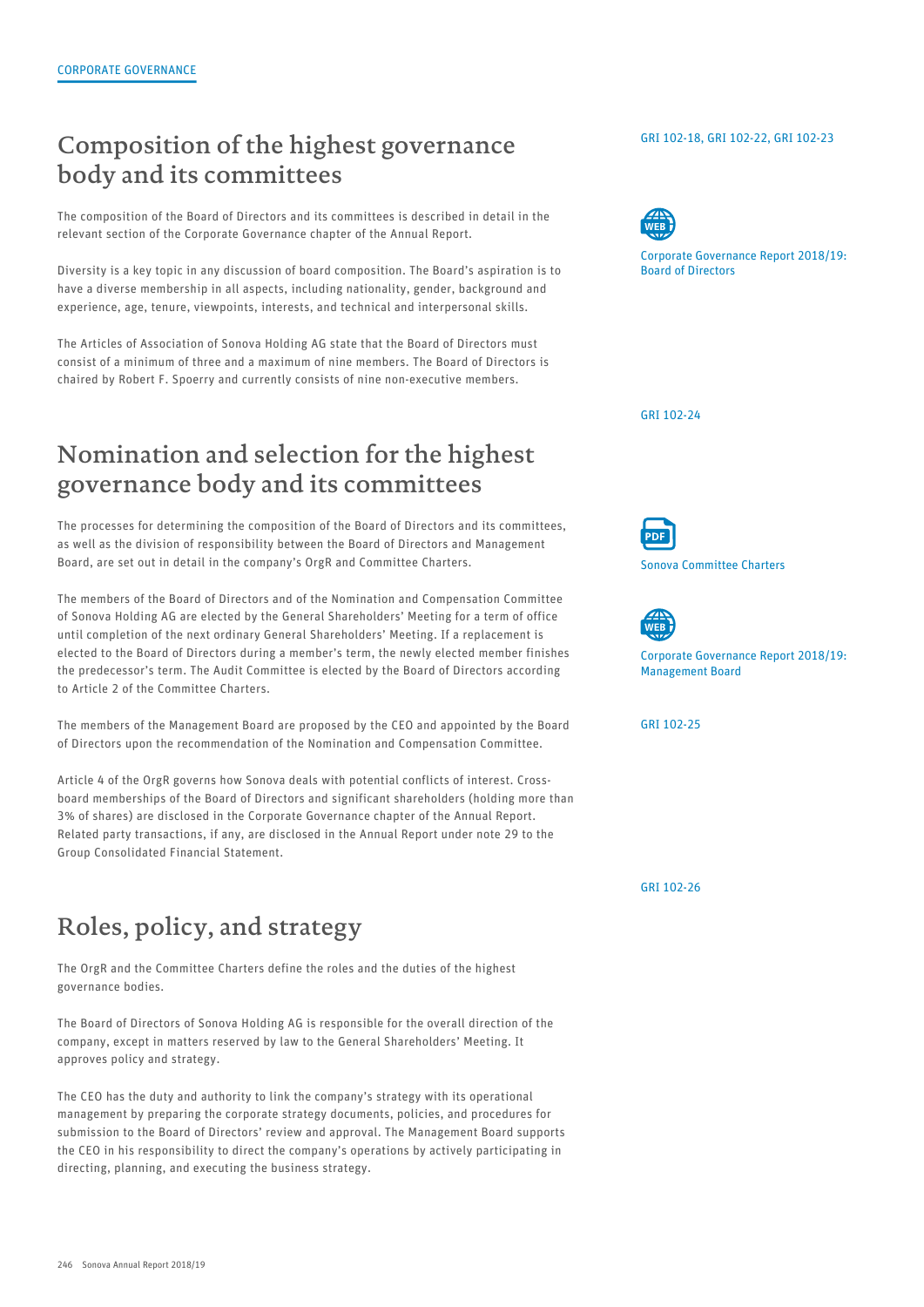## Competencies and performance evaluation

The Board of Directors conducts an annual self-assessment evaluating its efficiency, effectiveness, and internal cooperation. The purpose is to enhance the Board's understanding of the business and the company, evaluate and define its role, particularly in relation to management, and make best use of the human capital represented in the Board of Directors. More detailed information is available in the Corporate Governance Report.

### Consultation between stakeholders and the highest governance body

Sonova actively engages with a broad range of stakeholders on economic, environmental and social topics as described in the "Stakeholder engagement" chapter of this report. Internal reporting procedures ensure consultation between stakeholders and the highest governance body on all topics deemed highly relevant.

# Compensation and incentives

The Compensation Report is an integral part of the Annual Report and covers the compensation principles, system and key components, with a focus on the Board of Directors and Management Board as the governing bodies. Sonova complies with the Swiss Ordinance against Excessive Compensation in Stock Exchange Listed Corporations, which amongst other things stipulates annual binding votes on the compensation of the Board of Directors and Management Board.

We are committed to equal pay for equal work and we are taking the necessary steps to ensure a fair compensation system. Thus, based on our grading and position management processes we are certainly committed to equal pay. We are also reviewing compensation in the context of the relevant local legal and regulatory equal pay requirements as they continue to evolve globally.

The variable cash compensation (VCC) of Sonova's executive members is based on financial KPIs on a group and business unit level and additionally reflects the achievement of individual objectives as defined in the annual performance review process. Individual objectives can also include non-financial targets (e.g. internal leadership recruitment rate, strategic initiatives).

[GRI 102-28](#page--1-0)

[GRI 102-21, GRI 102-29](#page--1-0)

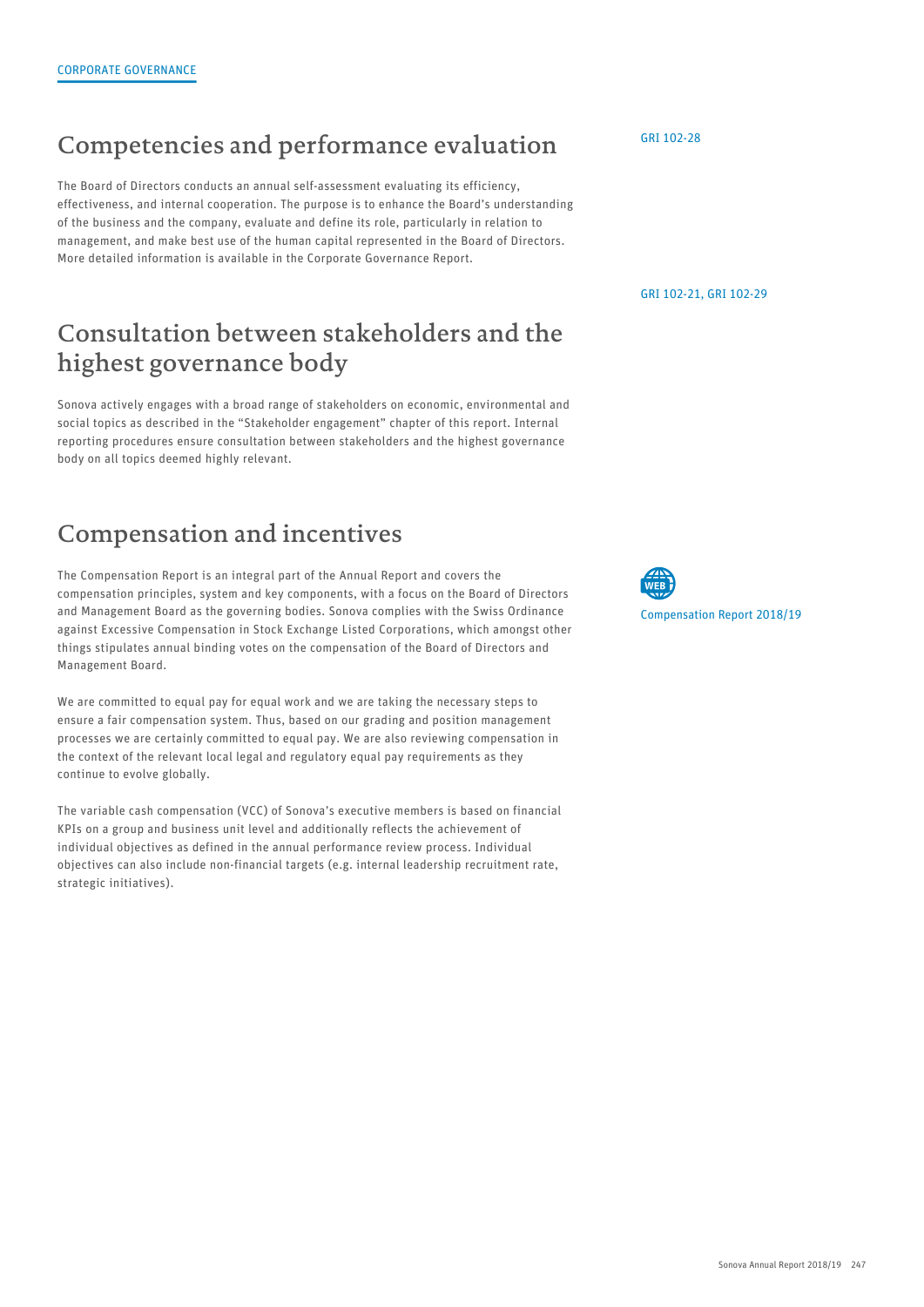### Risk management

The Group has implemented an efficient system to identify and assess strategic, operational, financial, legal, reputational and compliance risks related to the Group's business activities. The risk management function categorizes risks by impact and likelihood and supports the Management Board in determining the measures necessary to address or mitigate them. In accordance with the Audit Committee Charter, the Audit Committee reviews the company's risk assessment prepared by Risk Management before it is presented to the Board of Directors. The Board of Directors approves the risk assessment and provides guidance from a strategic point of view. To continuously monitor key risks and their mitigation, Risk Management prepares risk status reports which are presented to the Audit Committee on an ad hoc basis. Currently, Sonova's Group Risk Map consists of 36 risks, of which 14 are designated as key risks.

ESG issues are an integrated part of Sonova's strategic risk management process. Human rights and environmental risks are evaluated in the regular risk assessment process together with all other business risks. Human rights and environmental risks are currently not considered key risks and are thus not included in the Group Risk Map.

Internal Audit carries out compliance and operational audits and assists the business units in attaining their goals by providing assurance from independent evaluation of the effectiveness of internal control processes. Management is responsible for the control of business risks and for compliance with laws and regulations. The Head of Internal Audit & Risk reports to the Chairman of the Audit Committee. The Audit Committee approves the annual work plans of Internal Audit and ensures that the relevant Group companies are adequately reviewed according to their risk scoring. The Audit Committee also reviews and discusses the reports on completed audits submitted by Internal Audit. Internal Audit together with business controlling monitor the implementation by Group companies of any measures necessary to address findings from previous audits and regularly reports progress to the Audit Committee.

The Group has a comprehensive compliance program in place which is administered by the Head Group Compliance Program and overseen by the Group General Counsel. Quarterly compliance reports are provided to the Audit Committee and an annual compliance report is addressed to the Board of Directors.

### Corporate responsibility organization

Our sustainability program aligns closely with our business strategy; its topics and their impacts, risks and opportunities as well as reporting are reviewed both at the highest management level and biannually at meetings of the Board of Directors.

The Corporate Responsibility (CR) function develops the sustainability program and provides expertise and advice to the management board on relevant topics. It implements the strategy approved by the management board and coordinates group-wide initiatives in close collaboration with experts from the CR network.

CR country champions represent one or all Sonova Group companies in a given territory and are responsible for gathering data and implementing CR initiatives locally. CR functional champions are linked to group-wide business functions; they report to the CR function on relevant functional issues.

#### [GRI 102-11, GRI 102-30](#page--1-0)

[GRI 102-18, GRI 102-19, GRI 102-20, GRI](#page--1-0) 102-26, GRI 102-27, GRI 102-29, GRI 102-31, GRI 102-32



[CR Report 2018/19: Sustainability](#page--1-0) program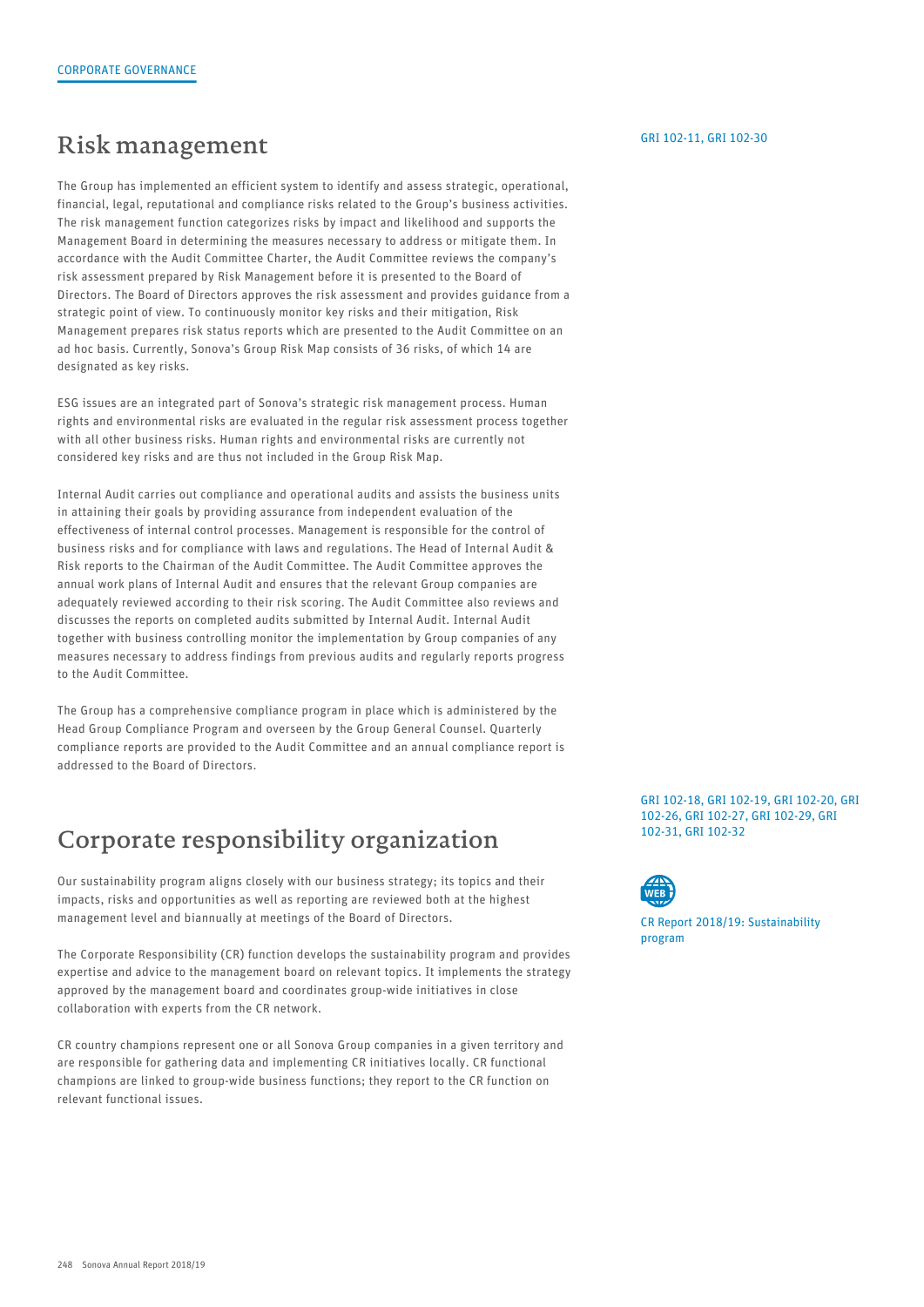### Association membership and external initiatives

Sonova actively participates in associations to share its specialist knowledge and to ensure highest quality standards for hearing instruments and cochlear implants.

We are a member of the European Hearing Instrument Manufacturing Association (EHIMA), the Hearing Instrument Manufacturers' Software Association (HIMSA), the Hearing Industries Association (HIA) and the Hearing Instrument Manufacturers' Patent Partnership (HIMPP). Arnd Kaldowski, CEO of the Sonova Group, is member of EHIMA's Board of Directors. Founded in 1985, EHIMA represents the six major European hearing instrument manufacturers.

In 2018/19, Sonova contributed around 450,000 CHF in membership fees to trade associations and non-commercial organizations. Amongst the largest contributions are membership fees and contributions to EHIMA, Bluetooth SIG, Inc., and IngCH Engineers Shape our Future.

Since 2016, Sonova is a signatory to the UN Global Compact, an initiative of the United Nations with a focus on corporate citizenship, dialogue with stakeholders, partnerships, and communication. Sonova is part of both the global and local Swiss networks of the UN Global Compact.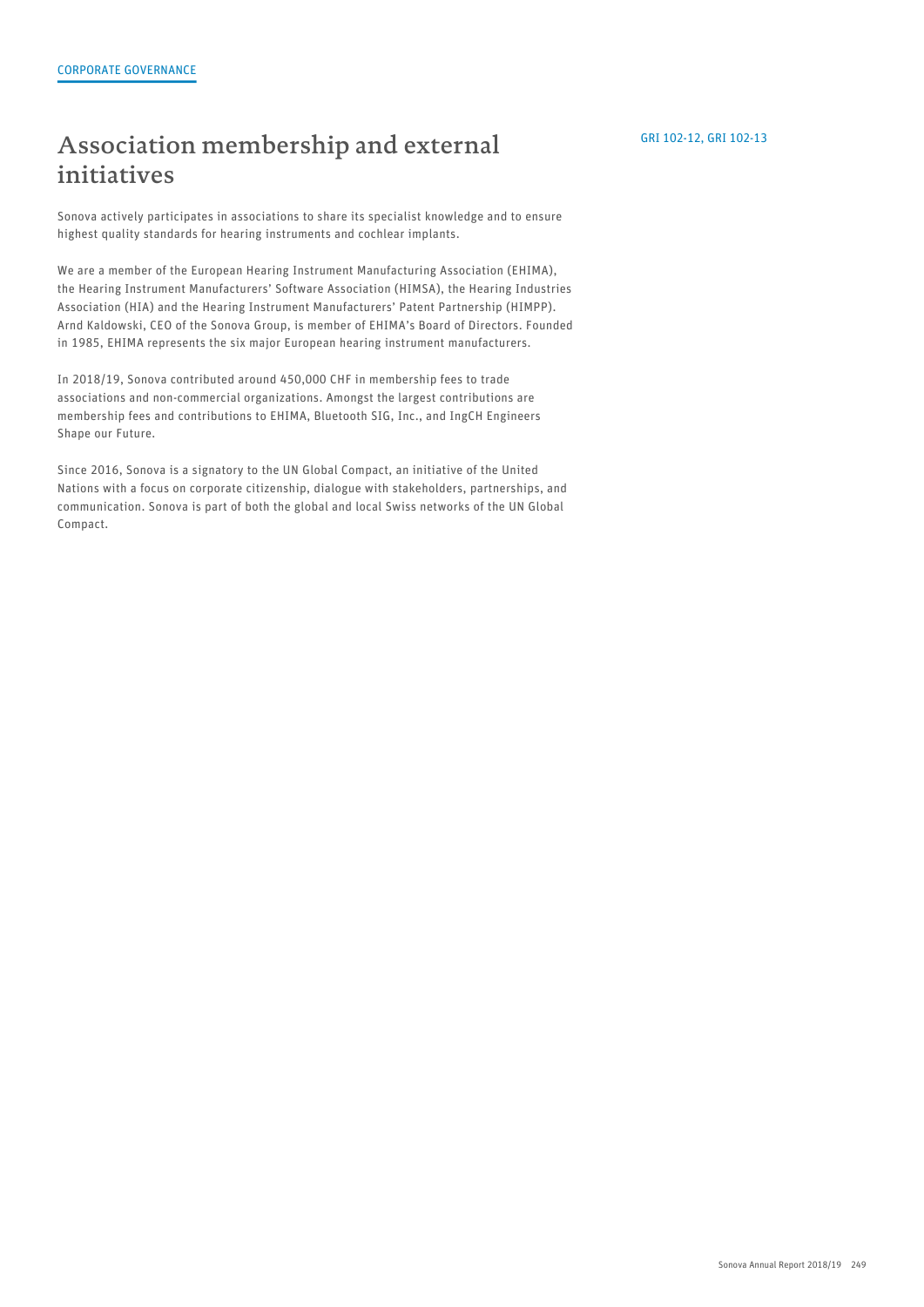# Ethics and integrity

Governance

Our reputation for ethical behavior and integrity is one of our most valuable assets. It is the result of our daily actions and an integral part of our endeavor to create sustainable value and success.

### Values, principles, standards, and norms of behavior

### Corporate values

Our shared core values shape the corporate culture that defines and unites us as a company across all brands and regions:

- Innovation
- Engagement
- Responsibility

### Code of Conduct and internal regulations

Sonova's commitment to compliance promotes ethical conduct at all levels of the organization. Compliance means that we follow the laws of each country in which we operate while also abiding by our own Code of Conduct and internal regulations.

Sonova's Code of Conduct defines general principles for ethical behavior; it applies to all employees of the Sonova Group, its subsidiaries, and any contractors or vendors performing work for the Sonova Group or any of its subsidiaries. Written acknowledgment of the Code of Conduct is part of each new employment contract and inherent part of each supplier contract. The Code of Conduct is available in 15 languages. The Code of Conduct was prepared by the office of the Group General Counsel in consultation with relevant stakeholders and approved by the Board of Directors.

The entire workforce was trained on the Sonova Code of Conduct when it came into force; all new employees of the Sonova Group including its subsidiaries are trained on its principles as part of their initial orientation. Suppliers are regularly instructed to ensure that they adequately understand and are able to comply with the Sonova Code of Conduct. Sonova's



Sonova and the United Nations Sustainable Development Goals (SDGs) By adhering to good corporate governance and strictly ethical business practices, Sonova contributes to the SDGs 8 and 16. More information is provided in the corresponding section of this CR Report: [Sustainable](#page--1-0) [Development Goals.](#page--1-0)

[GRI 102-16](#page--1-0)

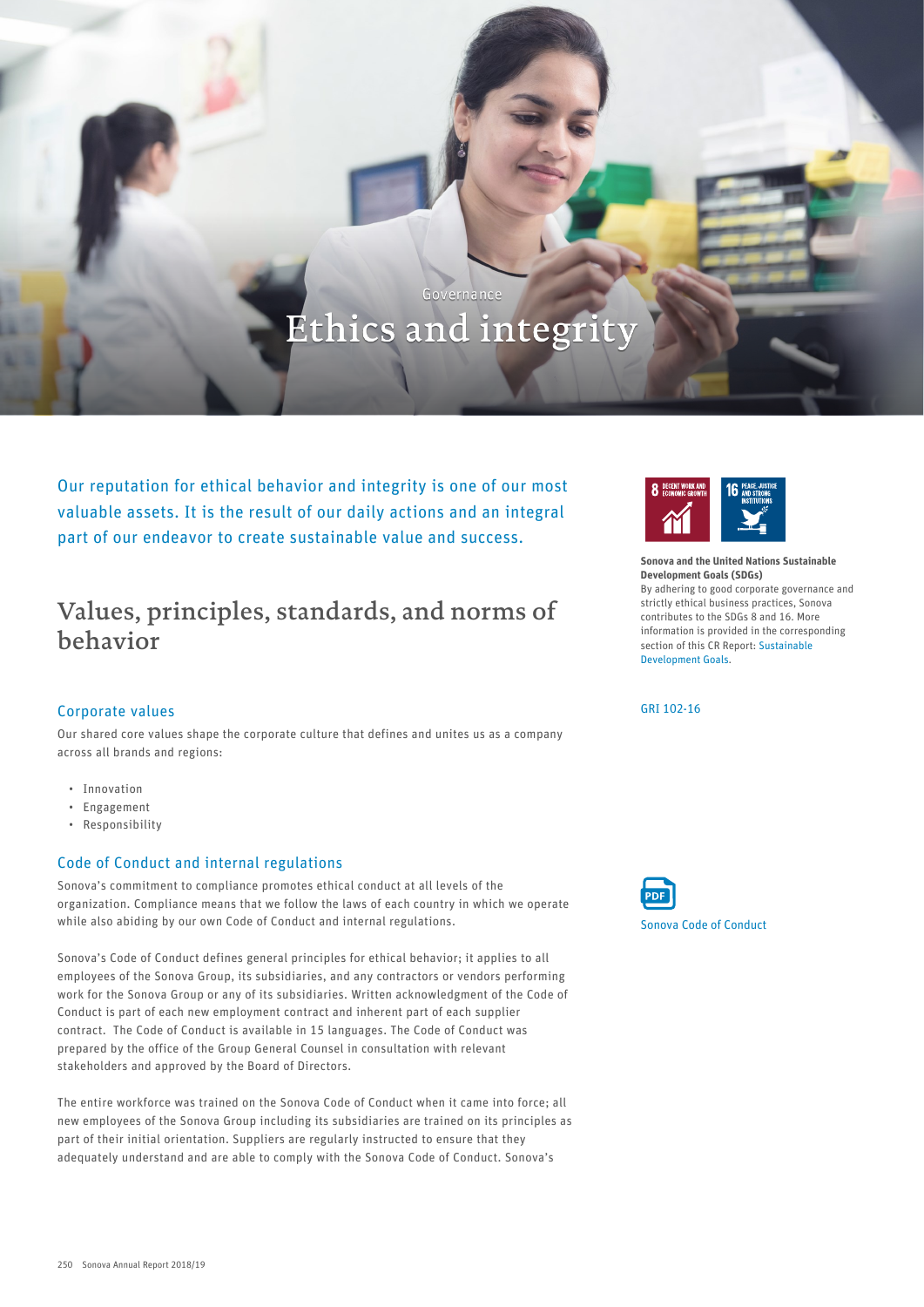internal audit function performs independent performance assessments on ethical standards and reports these to the Audit Committee.

The principles of the Code of Conduct are further refined in various internal guidelines and policies, including – but not limited to – anti-bribery, interaction with healthcare professionals, competition law, trade compliance, and Swiss Stock Exchange reporting obligations. Non-compliance with the company's Code of Conduct or Sonova's internal policies and guidelines triggers disciplinary action, including – where appropriate – dismissal and prosecution.

### **Trainings**

Our continuing efforts to help us live our values of ethical behavior and unquestionable integrity were further underpinned during the 2018/19 financial year with the following training programs rolled out to all employees worldwide:

- Global compliance training
- Anti-bribery training
- Data protection training
- Online security training
- Passwords and information technology devices training

### Mechanisms for advice and concerns about ethics

### Compliance program

Compliance is a shared responsibility at Sonova. Ultimate responsibility and oversight lie with the Board of Directors. The Management Board is expected to lead by example. Local Compliance Champions ensure implementation of the group compliance program within each group company.

During the 2018/19 financial year, Sonova continued to strengthen the Group compliance program, with a particular focus on the integration of our acquired businesses into our compliance culture, along with training sessions and process enhancements in ethics and anti-bribery compliance. The compliance program covers all employees, including part-time workers and contractors.

No fines or non-monetary sanctions for non-compliance with laws and regulations were levied against the company in the 2018/19 financial year.

#### Internal grievance procedures

Sonova maintains an internal compliance helpdesk for general questions and advice regarding Sonova Group policies as well as a compliance hotline, which enables employees around the world to call to voice concerns related to potential violations of the Code of Conduct. The hotline is operated by an independent, qualified, third-party service partner and allows employees to raise concerns anonymously. The compliance hotline covers all main languages and is available 24/7 to internal and external stakeholders.

In 2018/19, we intensified our efforts to support Code of Conduct compliance with an internal communication and training campaign, "Speak-Up!", that was rolled out globally across the Sonova Group. The campaign included mandatory global compliance online training, which focused on the Sonova Code of Conduct and anti-bribery laws. We also established a new internal online platform as an additional channel to help employees understand Sonova's Code of Conduct and to make it easy for everyone to report any violations. The "Speak-Up!" platform is available 24/7 in 15 languages.

[GRI 102-17](#page--1-0)

[GRI 416-2, GRI 419-1](#page--1-0)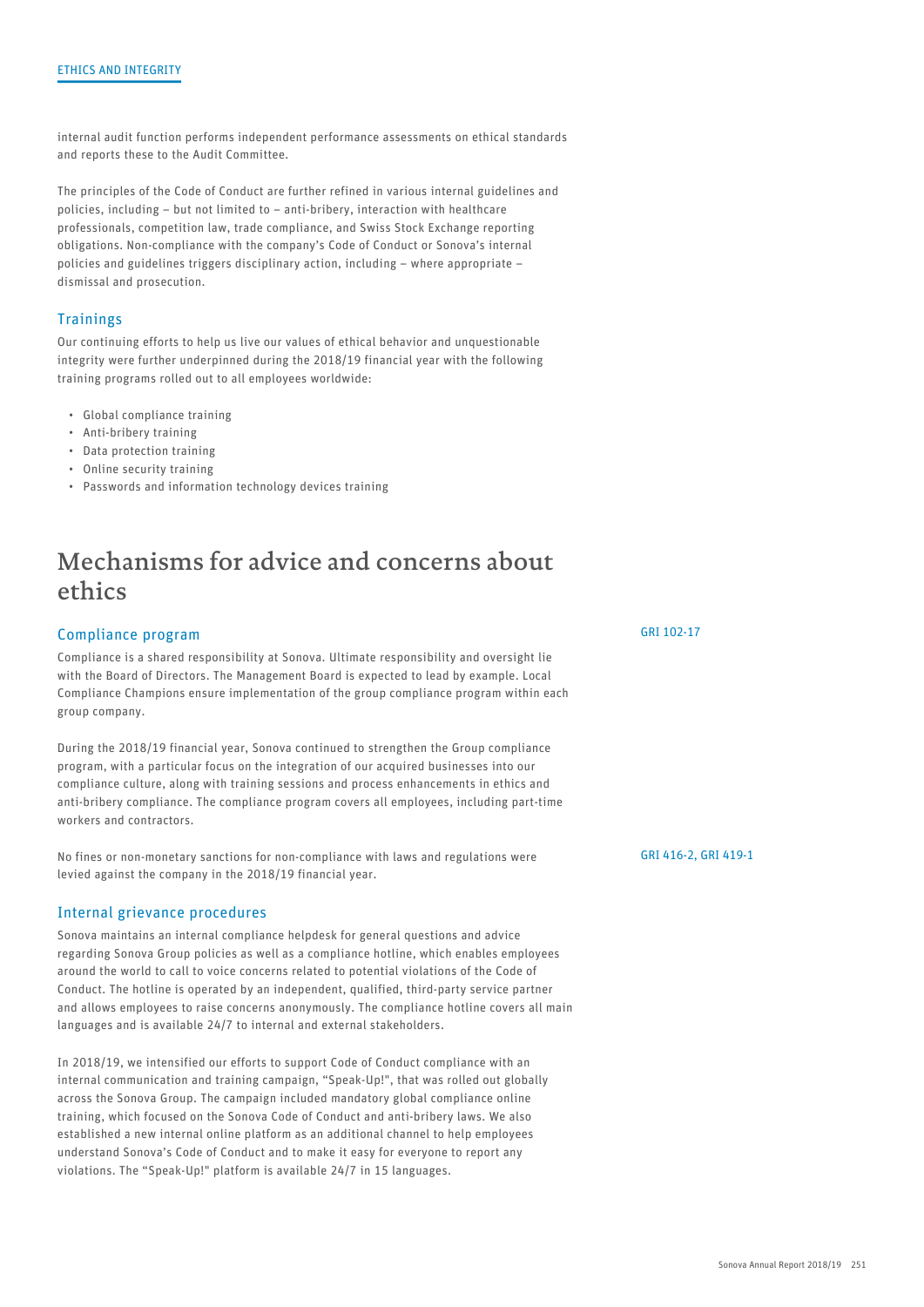All reports to the compliance hotline or "Speak Up!" online platform are forwarded to designated functions in the Sonova Group and followed up in a timely manner for further investigation and clarification. Reports are kept confidential to the greatest extent possible, and no complainant or witness will suffer retaliation because of a report made in good faith. The Audit Committee is updated quarterly on any concerns received through the hotline and the measures taken.

The requirements for conflict resolution, including e.g. the use of independent arbitration, are determined on a case by case basis.

### Human rights and labor standards

### Commitment and policies

Sonova respects and supports human rights, and not just in our business. This commitment is reflected in our Code of Conduct and Group Supplier Principles (SGSP) and embedded in the company culture. We believe in treating everyone with respect and fairness at all times. We value the varied experiences and backgrounds of individuals from around the world, different walks of life, and orientation. We are committed to conducting business in accordance with, and to aligning our codes and principles according to, internationally recognized standards of the United Nations (UN), the International Labor Organization (ILO), and the Organization for Economic Cooperation and Development (OECD).

Sonova is committed to ensuring that its operations and supply chain are free from modern slavery practices, including child labor, forced and bonded labor, and human trafficking.

As a sign of our commitment, Sonova became a signatory to the UN Global Compact in 2016, endorsing its ten principles in the areas of human rights, labor, the environment, and anticorruption. All employees of the Sonova Group, as well as its business partners, are expected to comply with the Compact's principles.

#### **Principles**

Human rights as understood by the Sonova Group include the following principles:

- Ensuring that there are no children, forced, or illegal workers engaged at any point in our supply chain.
- Never tolerating harassment or discrimination on the basis of sex, race, color, religion, age, ethnic or national origin, marital/ parental status, or sexual orientation.
- Providing fair remuneration that ensures, for all employees and their families, a living wage and an existence with human dignity.
- Arranging the working time of our employees in full compliance with applicable law.
- Protecting the privacy of our employees, customers, and their patients.
- Ensuring that there are grievance mechanisms for employees and other parties to file complaints in a safe and, if desired, anonymous environment.
- Respecting the legal rights of employees to join or to refrain from joining worker organizations, including trade unions.
- Strengthening access to hearing care, including for those currently underserved by the healthcare system.

#### Human rights due diligence

Sonova takes a systematic approach to managing corporate responsibility risks, both in its supply chain and in its own operations. Identifying and mitigating human rights risk is an integral part of our strategic risk management process, and it is reviewed and assessed together with all other business risks. Human rights risks are not currently included in the Group Risk Map, as we do not consider them key risks.



[Sonova Group Supplier Principles \(SGSP\)](https://report.sonova.com/2019/app/uploads/2014-04-Sonova-Group-Supplier-Principles.pdf)



[Sonova UK Modern Slavery Statement](https://report.sonova.com/2019/app/uploads/2018-UK-Modern-Slavery-Statement.pdf)

[GRI 412-1](#page--1-0)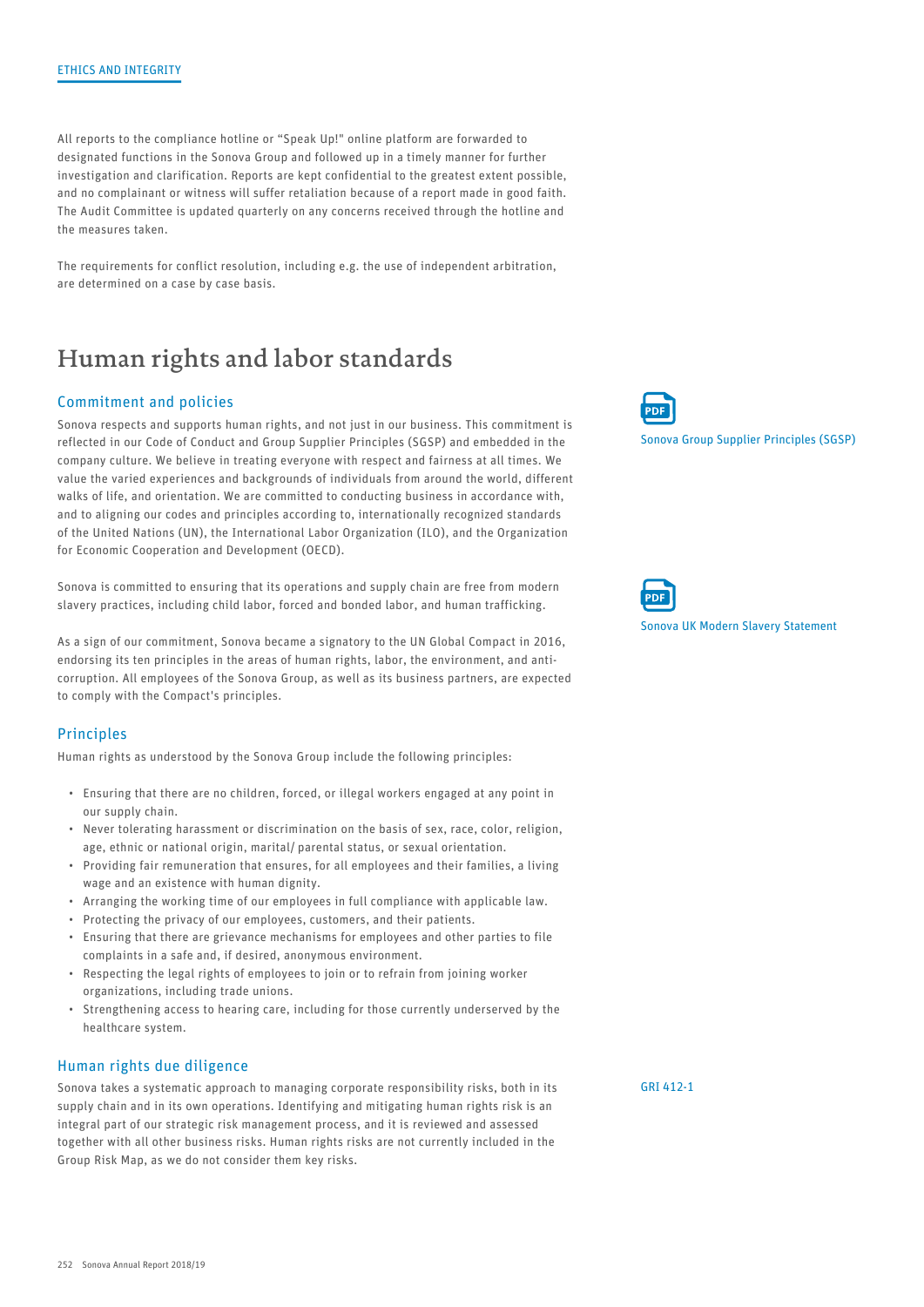Sonova operates within a highly integrated business model: all manufacturing centers are owned by Sonova. Thanks to its ownership and financial control over its manufacturing sites, Sonova is able to enforce strong ethical business practices even in countries with higher risk of human rights concerns. Sonova's local management teams and the corporate procurement team are permanently on the alert to prevent any breaches of such human rights principles as nondiscrimination, prevention of child and forced labor, or freedom of association and collective bargaining.

#### **Assessments**

In the 2018/19 financial year, no concerns were raised relating to human rights violations. Sonova's internal audits and supplier assessments found no operations or supplier businesses in which the right to exercise freedom of association and collective bargaining may have been violated or put at significant risk. No operations or suppliers were identified as posing a significant risk for incidents of child labor, forced or compulsory labor, or illegal labor. As a consequence, no remediation or mitigation actions needed to be taken.

### **Training**

In the 2018/19 financial year, Sonova rolled out a major global training program on its Code of Conduct for employees worldwide, as a reminder of the rights and obligations contained in it. The training also concerned aspects of human rights, such as nondiscrimination and nonharassment. As mentioned above, Sonova also launched the "Speak-Up!" campaign, opening additional reporting channels for employees to reporting concerns.

### Anti-competitive behavior

Sonova's Competition Law Policy describes the basic principles of fair competition in doing business. The existing Policy was updated in 2016/17 and rolled out globally to further strengthen employee awareness of competition law matters.

In the 2018/19 financial year, Sonova was not involved in any legal actions related to anticompetitive behavior or violations of anti-trust and monopoly legislation.

### Corruption and bribery

### Commitment, policies and guidelines

Sonova is committed to high standards of integrity in dealing with its business partners and to compliance with all applicable anti-bribery laws, including the Swiss Criminal Code, the UK Bribery Act, and the US Foreign Corrupt Practices Act. Sonova's Anti-Bribery Policy was updated in 2018, refining the rules under the Code of Conduct and prohibiting all forms of corruption. The Policy, like the Code of Conduct, is available in 15 languages.

As a global healthcare company, we also recognize that many countries have specific regulations governing interactions with healthcare professionals. These impose further obligations which the company has translated into country-specific guidelines detailing what is permissible and what is not.

[GRI 408-1, GRI 409-1](#page--1-0)

[GRI 206-1](#page--1-0)

[GRI 102-16, GRI 205-2](#page--1-0)



[Sonova Global Anti-Bribery Policy](https://report.sonova.com/2019/app/uploads/Global-Antibribery-Policy.pdf)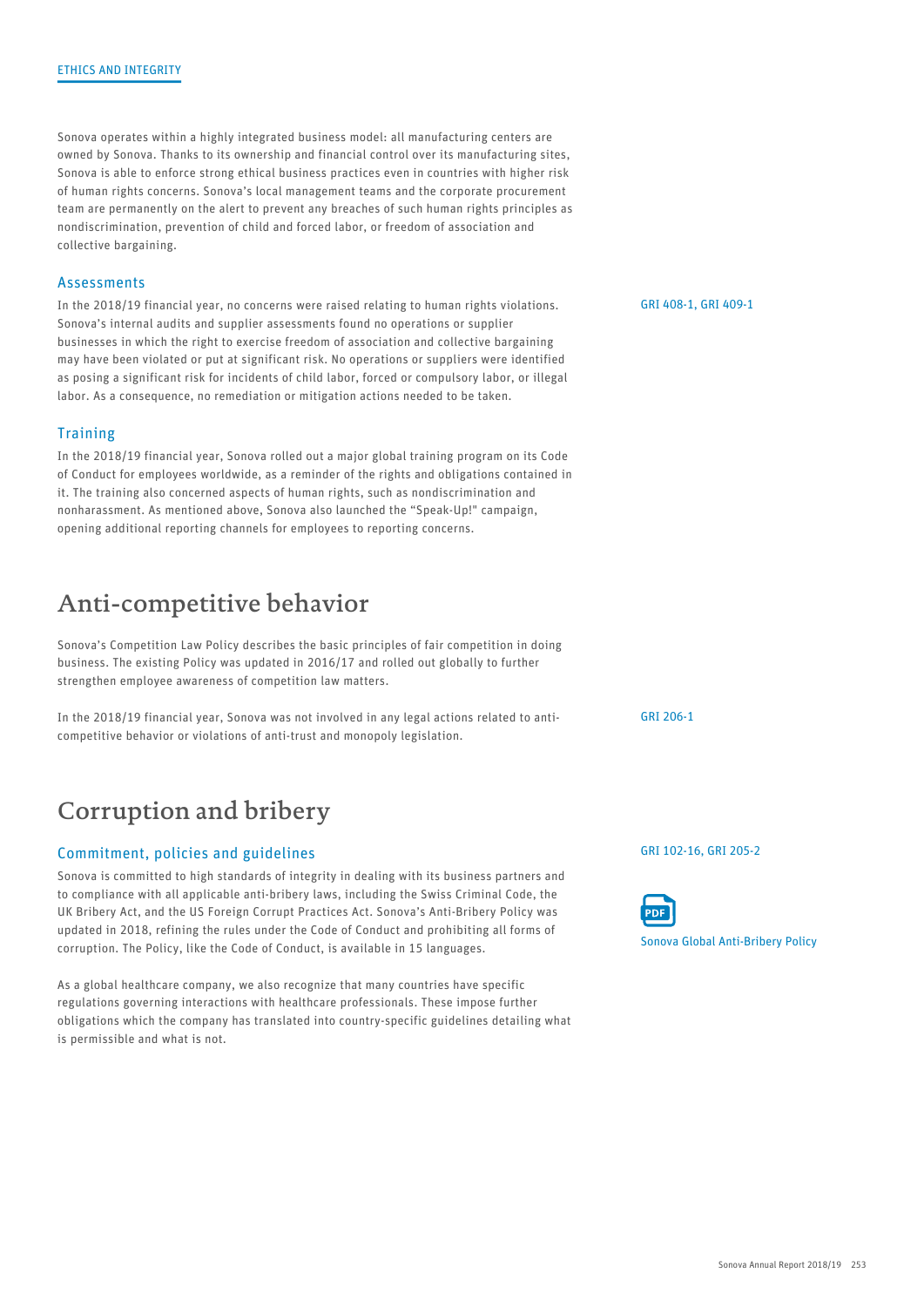### Key elements

Key elements of Sonova's Anti-Bribery Policy are:

- Bribes: As a matter of principle, Sonova avoids dealing with third parties known or reasonably expected to be paying bribes in any form. Potential bribery/corruption risks are therefore an integral component of our business partner due diligence, which is performed not only before entering a business relationship but also regularly thereafter, following a pre-defined process.
- **Direct or indirect political contributions:** As a general rule, Sonova does not make donations to political parties.
- Charitable contributions and sponsorship: Sonova, its employees, and representatives may make contributions to support charitable causes, subject to appropriate due diligence (including the amount contributed, and the nature and purpose of the charity's activities). Contributions should be made for bona fide purposes and only where permitted by local law.
- Facilitation payments: Sonova does not permit making facilitation payments.

#### Communication and training

The Anti-Bribery Policy has been communicated to all directors, managers, and employees worldwide. All Sonova business partners – such as distributors, consultants, or suppliers – must commit to complying with the principles underlying the Anti-Bribery Policy. The Sonova Group Supplier Principles also cover ethical standards, including compliance with all laws and regulations on bribery, corruption, and prohibited business practices. These have been communicated to all our suppliers.

During the 2018/19 financial year, Sonova intensified its communication and training efforts covering anti-corruption policies and procedures. The publication of the updated Anti-Bribery Policy was accompanied by related online training, which was mandatory for all Sonova directors, managers, and employees. Suppliers are regularly instructed to ensure that they adequately understand and are able to comply with the Sonova Code of Conduct and the Group Supplier Principles. Furthermore, bribery and corruption were key topics raised during the global "Speak-Up!" campaign.

### Data protection and privacy

Sonova protects the confidentiality and integrity of the data it holds, including the data of employees and customers, by technical and organizational means. We adhere to applicable data protection laws and regulations. We closely monitor developments in data protection law and incorporate its principles into our business processes and product design. We continue evolving our data protection program to meet the changing demands of the digital environment.

Sonova issued a Group Data Protection Policy, effective June 1, 2018. The policy is complemented by standard operating procedures and guidelines that break down the various data protection and privacy topics and provide more detailed guidance.

The Sonova Data Protection Office developed a mandatory online Data Protection Global Training for all employees; they are trained, both on Sonova's Data Protection Policy and on the EU General Data Protection Regulation (GDPR) and data protection principles.

### [GRI 415-1](#page--1-0)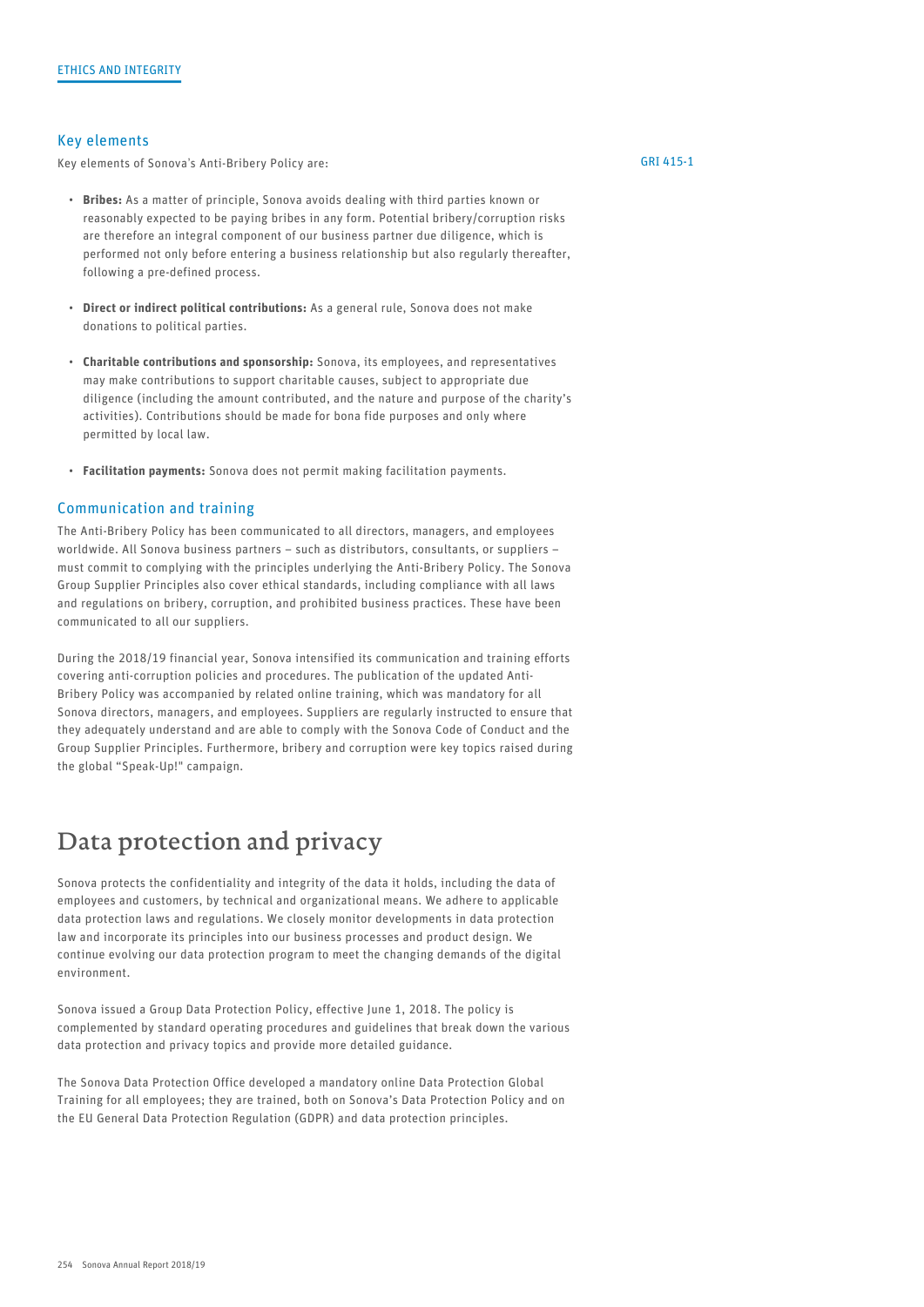## Responsible marketing and sales

### Policies and guidelines

We adhere to strictly ethical sales and marketing practices in all our businesses. Sonova has issued worldwide guidelines to all its Group companies that explain its principles of responsible marketing. Their purpose is to ensure that all our marketing materials, as well as our interactions with customers, provide truthful, accurate, balanced, and non-misleading information, and to prevent inappropriate practices or false claims.

These guidelines are further supported by the worldwide Sonova Group Code of Conduct and the Anti-Bribery Policy. We have implemented refined country-specific codes of marketing and sales practices for Group companies in relevant markets.

### Interactions with healthcare professionals

Sonova is committed to ethical interactions with healthcare professionals (HCPs). We interact with HCPs on a daily basis, in a variety of roles and settings. They include audiologists and acousticians, professors, surgeons, ear nose and throat specialists, or researchers. The following "Four-Leaf Clover Principles" govern our cooperation with healthcare professionals:

- we must strictly separate our sales activities from our engaging of healthcare professionals to provide legitimate services to the company;
- we must properly document their services to us;
- we must not pay them more than the fair market value of their services; and
- we must be transparent about our collaboration with them.

More detailed information on how we ensure ethical interactions with healthcare professionals is provided in the Sonova Global Anti-Bribery Policy as well as internal Standard Operating Procedures and country-specific guidelines for interactions with HCPs.

### Advertising and marketing practices

To make certain that Sonova's advertising messages to businesses and consumers are properly substantiated, we have established a claims management process and evidence database, maintained by the claims core team. Every claim has to go through a standardized review and approval process by a dedicated committee before being used. This forms an integral part of the end-to-end marketing process and follows formal guidelines on how to identify, substantiate, and administer a claim. The purpose is to ensure both compliance with regulatory requirements and a high quality of marketing communication.

### Continuous supplier management

### Commitment, policies and guidelines

Our suppliers are an integral part of our international value chain: a risk to them is also a risk to our company and our customers. Sonova requires that all our suppliers be as committed to sustainable development as we are.

The Sonova Group Supplier Principles (SGSP) are based on a range of international standards, customer requirements, and industry characteristics. These principles are nonnegotiable; they are the first basis of contact with possible suppliers. Once a supplier has been approved as a Sonova partner, the SGSP, the General Conditions of Purchase, as well as the Sonova Code of Conduct are incorporated into all development and supply agreements. All suppliers have to certify in written form that they will now and at all times in the future comply with these standards and principles in all of their Sonova-related dealings, activities,



[Overview Sonova Claims Management](https://report.sonova.com/2019/app/uploads/Sonova-Claims-Management.pdf) Process



[Sonova Group Supplier Principles \(SGSP\)](https://report.sonova.com/2019/app/uploads/2014-04-Sonova-Group-Supplier-Principles.pdf)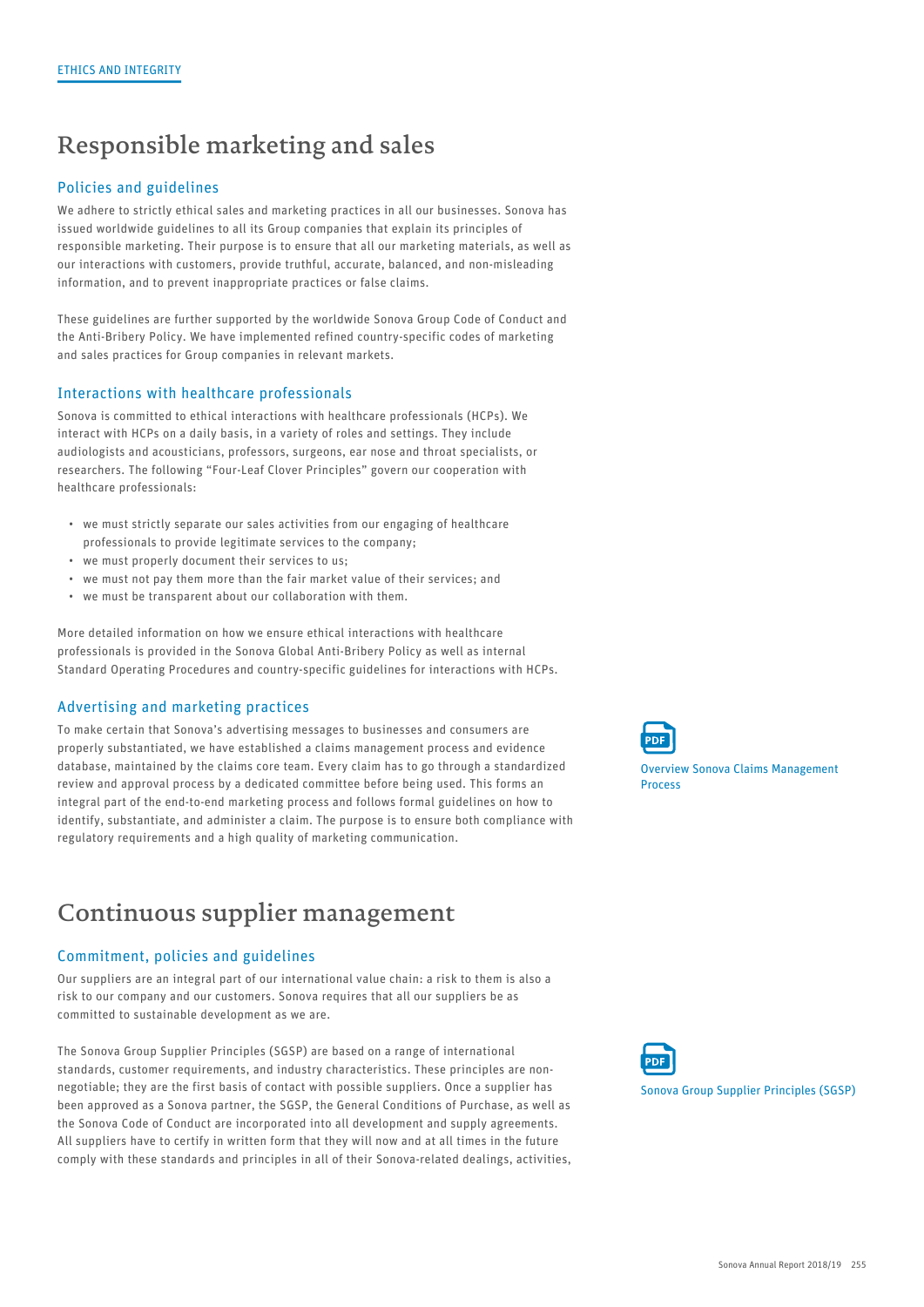products, and services. Sonova includes this certification in all supply agreements, and periodically requests suppliers to sign it again in confirmation. The Code of Conduct is available in 14 languages and the SGSP are available in English and German. Both documents are publicly available on the Sonova website.

The Supplier Principles require suppliers to put in place and maintain systems that ensure:

- healthy and safe working environments;
- respectful and dignified working conditions;
- environmentally friendly production; and
- legal and ethical behavior.

#### Identification of critical suppliers

In the 2018/19 financial year, we had 10 critical tier-1 and non-tier 1 suppliers. The items or materials we receive from critical suppliers have a direct impact on the performance of our products or come into direct contact with the skin of users. The main criteria for qualification as a critical supplier are related to dependency (critical components, technology, sustainability, quality, regulatory) but other factors, such as high volumes, are also considered. The classification of critical suppliers is carried out at the beginning of each new supplier relationship and is reviewed regularly.

#### Supplier risk evaluation and mitigation

The procurement department actively participates in the design and planning of Sonova products, solutions, and services. It makes sure from the earliest development stages that a risk assessment is performed for every component, based on the "Risk and Risk Mitigation Matrix" defined by the procurement department.

Sonova assesses all new suppliers on their management systems, including their compliance and management procedures, as well as on environmental, human rights, and labor practices. Our personnel audit and/ or visit potential supplier sites and inspect their management capabilities – through employee interviews, document reviews, on-site inspections, and third-party information searches – to assess potential risks and identify opportunities for improvement. If deficiencies are found, we require the suppliers to take corrective and preventive actions before we begin any active business relationship. A candidate that fails to meet the requirements will not be accepted as a Sonova supplier.

Even after careful supplier selection, we maintain a continuous supplier management process. We annually assess supplier environmental, social, and governance (ESG) risks and identify the risk level for each supplier. We manage our suppliers based on their risk level, regularly risk-auditing supplier sites. If a problem occurs, we require the suppliers to take preventive and corrective measures, and follow up on their progress until the issue is resolved.

We are committed not to use any conflict materials for any product supply to Sonova. Since 2007, Sonova has been proactively asking suppliers to review their sources of materials and confirm the absence of conflict minerals.

#### Supplier visits and audits

In the 2018/19 financial year, three critical suppliers were audited by Sonova; a further three critical suppliers were certified or recertified by a notified body, and therefore needed no additional audit by Sonova. All critical suppliers have been visited within the last two years in a less formal manner than an audit and assessed on social and environmental impacts. The Group Supplier Principles were always an important topic during the visits.

[GRI 308-1, GRI 414-1](#page--1-0)

[GRI 308-2, GRI 414-2](#page--1-0)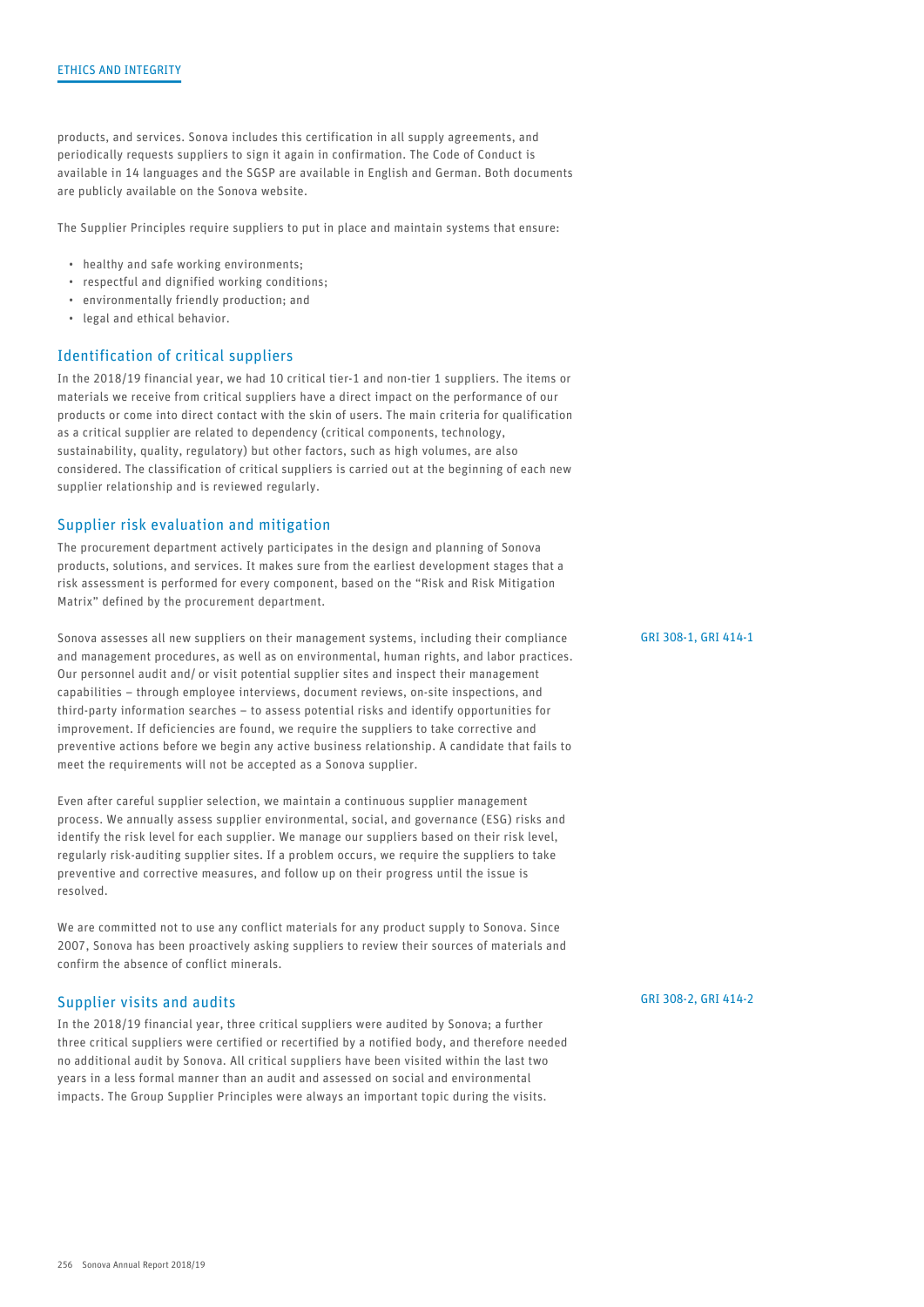In 2018/19 we have not identified any critical tier-1 or non-tier 1 supplier as having significant actual or potential negative issues related to environmental issues, labor practices, or human rights matters. No suppliers, therefore, had to take corrective or preventive actions.

Examples of key performance indicators, targets and progress related to sustainable supply chain management until 2022/23 are the following:

- Share of new and existing tier-1 suppliers having signed the Sonova Group Supplier Principles (target 2022/23: 100%; performance 2018/19: 100%, 2017/18: 100%, 2016/17, 100%)
- Share of critical suppliers visited or audited at least once per business year (target 2022/23: 100%; performance 2018/19: 100%, 2017/18: 100%, 2016/17, 100%)
- Share of purchase volume coming from suppliers with certified environmental management systems (target 2022/23: 75%; performance 2018/19: 66%, 2017/18: 52%, 2016/17: 50%)

### Long-term supplier collaboration

Sonova strives for long-term collaborations and long-term contracts with its suppliers. In the 2018/19 financial year, 83% of the total purchase volume came from suppliers with more than 10 years of business relationship with Sonova and 96% of the total purchase volume came from suppliers with more than 5 years of partnership.

Sonova also offers its suppliers financial support to buy necessary equipment and technology.

### Taxes

Sonova is a Swiss-based multinational enterprise, with operations almost entirely headquartered in the canton of Zurich where the Group develops, manufactures, and distributes products marketed under multiple brands. Sonova operates in more than 100 countries and owns local wholesale and audiological care distribution subsidiaries in over 30 countries. With this business structure, Sonova's tax contribution encompasses various direct and indirect, corporate, and employee taxes, as well as customs duties, that make a significant contribution to societies around the world.

### Tax strategy and policies

Sonova is committed to the highest level of tax compliance and directs its international flow of goods in line with all applicable tax regulations. Sonova's tax approach is fully compliant with the spirit as well as the letter of local tax laws and regulations, reporting and filing obligations in all countries of operation as well as in complete alignment with relevant international standards.

As laid down in Sonova's Code of Conduct, Sonova strives to attain the highest standards in complying with laws, rules, regulations, and reporting, filing, and disclosure requirements. This also applies to tax matters. The publicly available Sonova Tax Principles provide high level information on procedures and internal guidelines for tax compliance within the Sonova Group, that is for all legal entities that are majority-owned or otherwise controlled directly or indirectly by Sonova Holding AG.

Sonova's commitment to tax transparency and responsibility is further expressed in policies and processes, mostly for internal use only, that guide compliance with direct and indirect taxes, as well as transfer pricing.

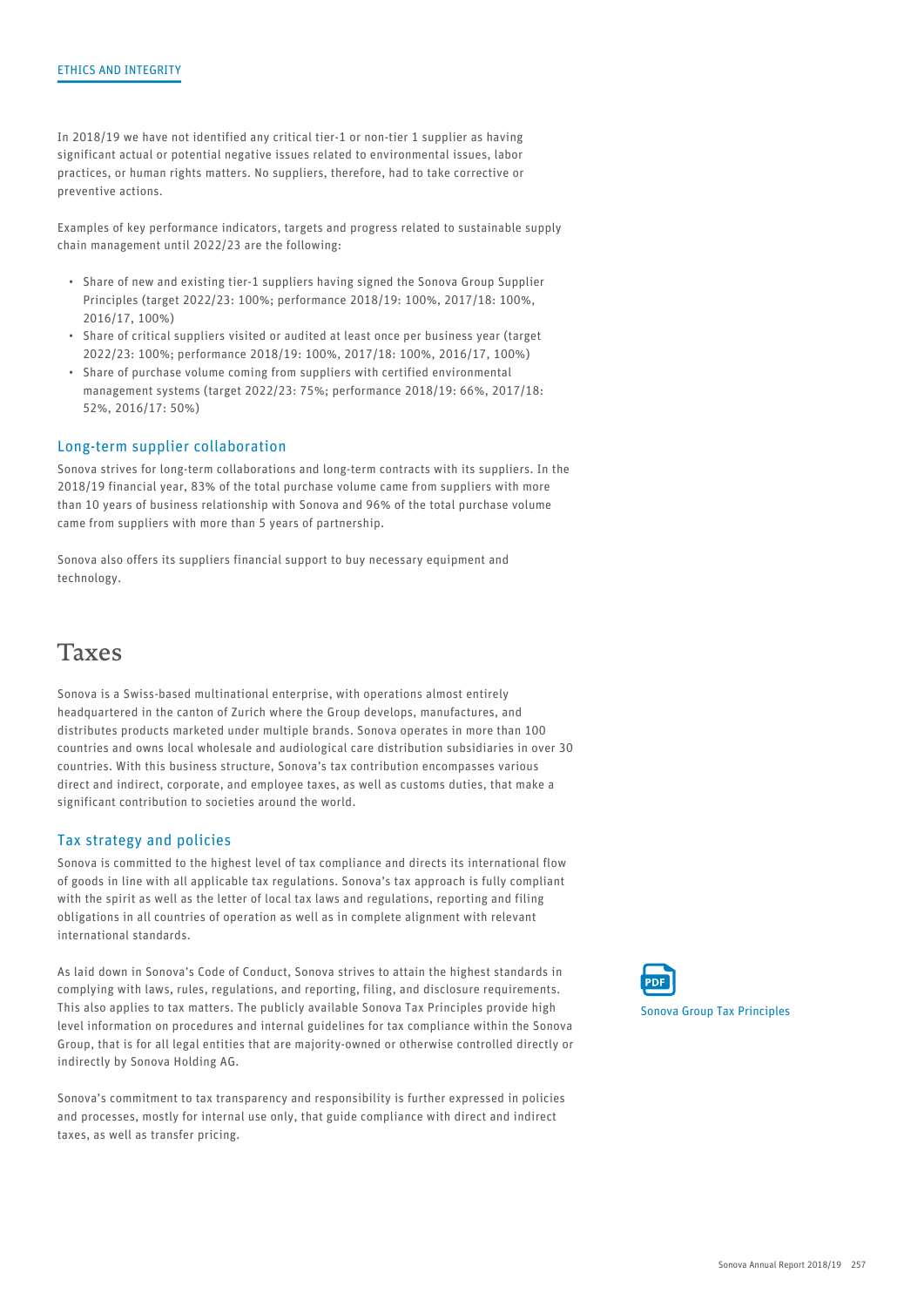### Approach towards taxation

Key elements of Sonova's approach towards taxation are:

- Taxes follow the business: Sonova is committed not to transfer value created to low tax jurisdictions. Sonova does not use non-business related offshore structures (so-called "tax havens"), nor does the Group allocate functions or risks to international structures purely for tax reasons. Sonova avoids the acquisition of non-business related offshore structures. An important step during the integration process for newly acquired companies is to unwind acquired tax schemes and bring the tax structure of the new business fully in line with Sonova's tax policy and BEPS (Base Erosion and Profit Shifting) principles.
- Full compliance: All taxes fully comply with the spirit and letter of local laws, regulations and are aligned with internationally recognized standards such as the OECD/ BEPS and European guidelines. Sonova's complex cross-border operations and added value chains are subject to yearly reviews to align Sonova's Transfer Pricing Processes. Arm's length profit allocation within the added value chains is granted through yearly reviews in line with multiple benchmarking analysis. Inter-company transactions are regularly monitored to ensure complete alignment with international standards and Sonova's internal Transfer Pricing Processes.
- Cooperation with tax authorities: Sonova highly values open and proactive cooperation with tax administrations worldwide for any kind of tax matter, irrespective of the fact that Sonova has not entered Advanced Pricing Agreements (APAs). As part of our tax compliance policy, we continuously engage in constructive and transparent dialogue with tax authorities.

### Organization and reporting

The responsibility for tax compliance lies with the Corporate Tax team, located in Switzerland, the US, and Germany. The team reports directly to the Group CFO. This function coordinates, educates, and supports local controllers in all Group companies to ensure that they achieve tax compliance in line with local and international laws, rules, regulations, reporting, filing and disclosures requirements as well as Sonova's standards and policies. A Master Transfer Pricing file is prepared, along with local files that are coordinated with the local organizations according to the OECD guideline Action 13 and Sonova's Transfer Pricing Processes.

Sonova has prepared an external Country-by-Country Report (CbCR) since 2016, and filed this voluntarily with the Swiss Federal Tax Administration in 2017. In 2018, the CbCR filed with the Swiss Federal Tax Administration was made available for automatic information exchange with the tax authorities worldwide, as foreseen by the BEPS initiative.

Information on earnings before tax, reported taxes, reported tax rate, cash taxes paid, and cash tax rate can be found in the Sonova Financial Report 2018/19. Sonova's tax rates might be lower than industry group averages because of group-wide net operating losses and net operating losses from previous periods in subsidiaries of acquired groups. Furthermore, Sonova is a Swiss-based multinational enterprise with large activities, substance, risks and assets in Switzerland, and the Swiss tax rate is lower than the global average tax rate. Cash tax paid is largely influenced by advanced as well as final adjustment payments.